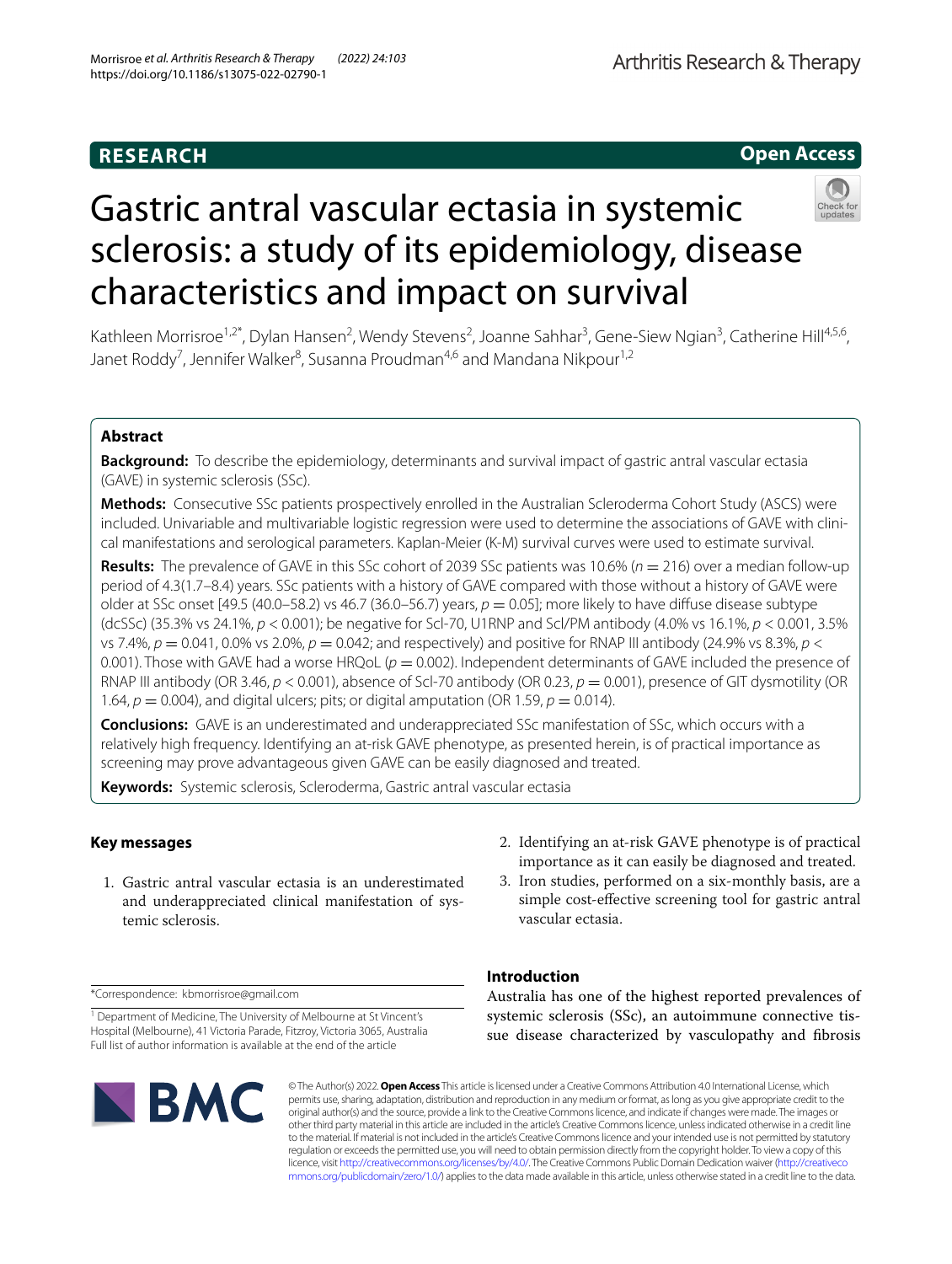[[1\]](#page-8-0). SSc is arguably the most devastating of the rheumatological diseases, irreparably damaging multiple organs and shortening life expectancy by two decades  $[1]$  $[1]$ . The clinical manifestations of SSc are multi-organ and diverse with vascular manifestations, namely cardiopulmonary and renal involvement, contributing to its high mortality, and gastrointestinal tract (GIT) involvement leading to its high morbidity and poor health-related quality of life (HRQoL) [[2–](#page-8-1)[4](#page-9-0)]. Whilst there has been extensive research dedicated to SSc-related vascular manifestations, including pulmonary arterial hypertension (PAH) and SSc renal crisis (SRC), little attention has been focused on gastric antral vascular ectasia (GAVE), which is an under-recognised yet treatable SSc vascular and gastric manifestation.

GAVE was frst described endoscopically in 1953 by Rieder et al. [[5\]](#page-9-1) as an "erosive type of gastritis with marked veno-capilliary ectasia" in a patient presenting with chronic iron defciency anaemia. In 1984, it was more accurately described as "longitudinal antral folds … converging on the pylorus, containing visible columns of tortuous red ectatic vessels" [[6\]](#page-9-2), features which are now considered pathognomonic for a diagnosis of GAVE [\[7](#page-9-3)]. The exact pathogenesis of GAVE, as with many other SSc manifestations, remains unknown [[7\]](#page-9-3). Histological features typically seen in GAVE include the presence of hyperplasia of the mucosa with capillary ectasia and thrombosis, fbromuscular hyperplasia of the lamina propria and abnormal vessels in the submucosa  $[8, 9]$  $[8, 9]$  $[8, 9]$  $[8, 9]$ . These endoscopic appearances resemble the stripes on a watermelon, hence the term "watermelon stomach" [\[8](#page-9-4)]. Fig-ure [1a](#page-1-0) shows an endoscopic appearance of GAVE. These histological changes are not too dissimilar to the histological changes of infammation, proliferation and thrombus formation seen in other SSc vascular manifestations, such as PAH and SRC [\[10,](#page-9-6) [11](#page-9-7)], leading to speculation that GAVE is a purely vascular rather than a specifc gastric manifestation of SSc. Figure [1b](#page-1-0) shows a histological appearance of GAVE.

Although considered rare, GAVE accounts for 4% of all non-variceal upper GIT bleeding presenting with either acute onset heavy GIT bleeding or occult GIT bleeding leading to chronic iron defciency and/or anaemia both of which can be associated with signifcant morbidity and mortality [\[12](#page-9-8)]. In almost all cases, GAVE is associated with an underlying chronic medical condition [\[12](#page-9-8)]. In 30% of GAVE patients, cirrhosis of the liver is present whilst in non-cirrhotic GAVE patients, over 60% have an underlying autoimmune connective tissue disease most commonly SSc [[12,](#page-9-8) [13\]](#page-9-9). Despite this strong association between autoimmune conditions and GAVE, very little is known about the epidemiology and aetiopathogenesis of this manifestation in SSc. To date, studies have indicated varying prevalences of GAVE depending on the



<span id="page-1-0"></span>image shows gastric antral vascular ectasia as prominent, fat or raised erythematous stripes, radiating from the antrum to the pylorus

indication for endoscopy, ranging from 0.6% in a Brazilian SSc cohort undergoing upper gastrointestinal endoscopy for investigation of a GI bleed, anaemia or GIT dysmotility (SSc cohort = 664, GAVE diagnosed  $n = 4$ ) [[14\]](#page-9-10); 1% in the European League Against Rheumatism Scleroderma Trials and Research (EUSTAR) network (SSc cohort  $n = 4090$ , GAVE diagnosed  $n = 49$ ) [\[15](#page-9-11)]; 5.7% in SSc patients presenting with symptomatic anaemia ( $n = 264$ , GAVE diagnosed  $n = 15$ ) [\[16\]](#page-9-12); and 22.5% in asymptomatic early difuse SSc (dcSSc) patients who underwent endoscopy for another purpose as part of the Scleroderma: Cyclophosphamide Or Transplant (SCOT) trial (SSc cohort  $n = 103$ , GAVE diagnosed  $n = 23$ ) [[17](#page-9-13), [18\]](#page-9-14). The real prevalence of GAVE is unknown and likely underestimated as we do not routinely perform endoscopy in asymptomatic SSc patients.

Although GAVE is recognised as occurring with an increased frequency in SSc, little is known also about its disease associations and impact on survival. Previous studies have been retrospective and mostly performed in small SSc patient cohorts with conficting disease associations and outcomes. Therefore, our study sought to examine the epidemiology of GAVE in a large prospective Australian SSc cohort and to determine its disease associations and impact on survival.

# **Methods**

Consecutive SSc patients prospectively enrolled in the Australian Scleroderma Cohort Study (ASCS), a multicentre study of risk and prognostic factors for clinically important outcomes in SSc, were included. The ASCS database collects comprehensive demographic and disease-related data on an annual basis. Written informed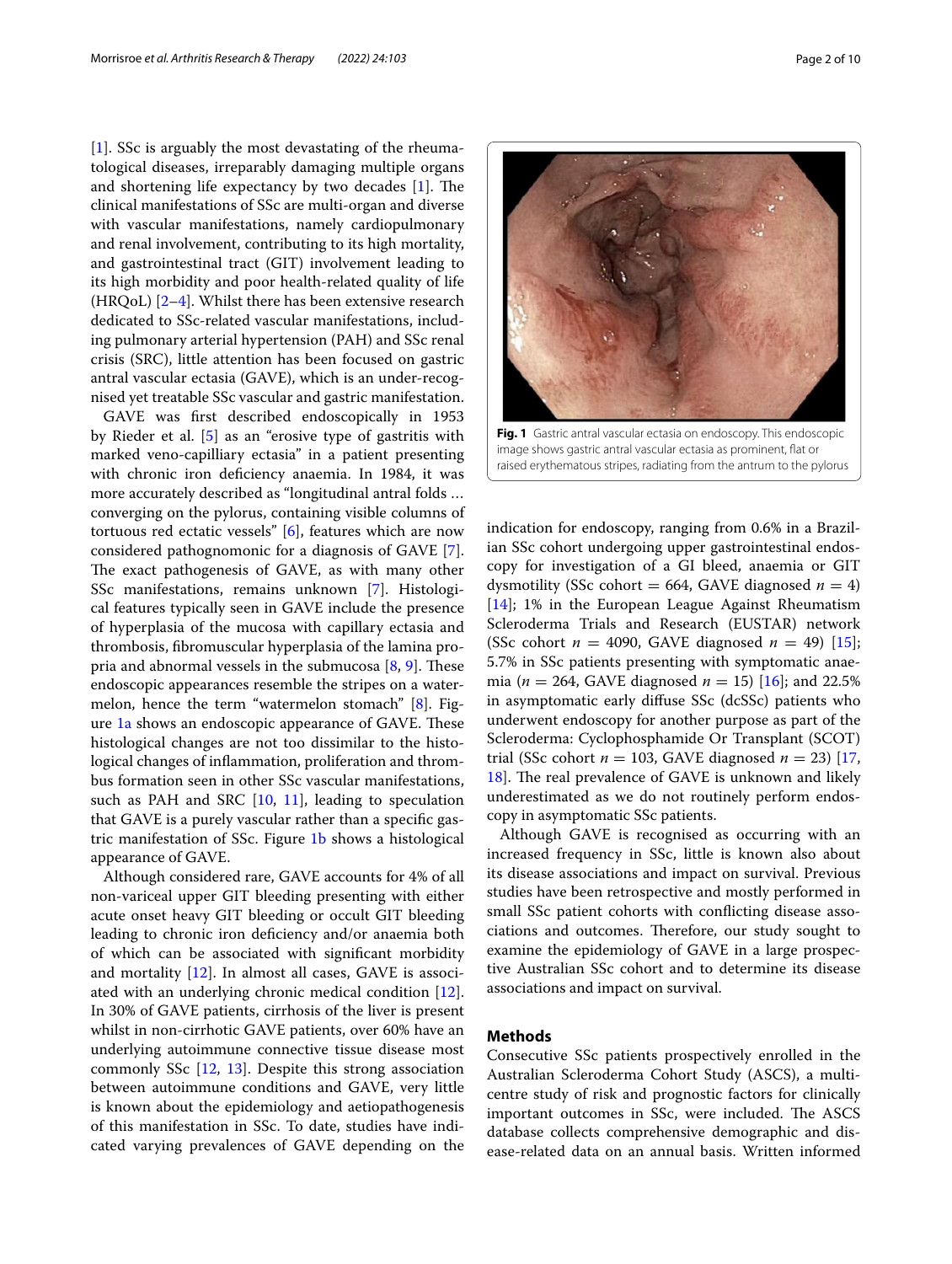consent from all patients and ethical approval from all participating hospitals were obtained.

## **Inclusion and exclusion criteria**

We included all adult (>18 years) SSc patients recruited in the ASCS since January 2008 (cohort inception). All patients fulflled the American College of Rheumatology / European League Against Rheumatism Classifcation criteria for SSc [[19\]](#page-9-15).

# *ASCS clinical data*

SSc disease onset was defned as the frst non-Raynaud's phenomenon SSc disease clinical manifestation. Clinical manifestations and autoantibody status were defned as present if ever reported from the time of SSc diagnosis. Indications for upper gastrointestinal endoscopy included the following: (i) unexplained iron defciency anaemia (Hb<120  $g/dL$ ); (ii) occult and/ or acute GI bleeding; (iii) delayed gastric emptying on nuclear transit studies or gastroesophageal refux disease (GORD) unresponsive to treatment and/ or (iv) dysphagia or suspected oesophageal stricture. Occult GI bleeding defned as the presence of iron defciency anaemia and/ or a positive faecal occult blood test in the absence of visible GI blood loss. Persistent GORD symptoms despite highdose proton pump inhibitor therapy were considered unresponsive to therapy. GAVE ("watermelon stomach") was diagnosed by its characteristic endoscopic appearance of rough parallel folds and dilated blood vessels departing from the pylorus and converging in the gastric antrum [[6\]](#page-9-2). Scleroderma renal crisis (SRC) was defned as a combination of any two of the following three criteria (i) new onset severe hypertension  $(\geq 180 \text{ mmHg} \text{ systolic})$ and/or  $\geq$ 100 mmHg) without an alternate aetiology; (ii) microangiopathic haemolytic anaemia; or (iii) rising creatinine. Digital ulcer (DU) was defned clinically by the treating physician as a visually discernible depth and a loss of continuity of epithelial coverage on a digit [\[20](#page-9-16)]. Interstitial lung disease (ILD) was defned as present by characteristic fbrotic changes on high-resolution computed tomography (HRCT) lung [\[19](#page-9-15)]. Pulmonary arterial hypertension (PAH) was defned as present if diagnosed by right heart catheterization according to international criteria [[21](#page-9-17)]. Medication use data, prescribed at the discretion of the treating physician(s), and health-related quality of life data (HRQoL), measured using Medical Outcome Short Form-36 (SF-36) (a validated instrument for measuring HRQoL in SSc [[22\]](#page-9-18)), at GAVE diagnosis and during follow-up were recorded at each visit. In the SF-36, a score between 0 and 100 is calculated for both the physical component score (PCS) and the mental component score (MCS) which are standardized to normative population HRQoL scores. A score below 50 indicates a worse HRQoL than the background population with one standard deviation represented by 10 points. Patient status (alive or dead) was censored in June 2021.

# *Statistical analysis*

Data are presented as mean  $\pm$  standard deviation (SD) for normally distributed and median (25th–75th) for non-normally distributed continuous variables, and as number (percentage) for categorical variables. Diferences in frequency were tested using chi-square and Fisher's exact tests. Univariable and multivariable logistic regression were used to determine the associations of GAVE with clinical manifestations and serological parameters. Kaplan-Meier (K-M) survival curves were used to estimate survival in patients with and without GAVE. To estimate HRQoL, the patients' PCS and MCS median scores from enrolment to last follow-up were calculated. Variables with a *p*-value <0.05 in univariable regression or variables deemed to be of clinical signifcance to the outcome with a *p*-value <0.10 were included in the multivariable logistic regression analysis. A twotailed *p*-value of 0.05 or less was considered statistically signifcant. All statistical analyses were performed using STATA 15.1 (StataCorp LP, College Station, TX, USA).

# **Results**

# **Patient characteristics**

Our cohort consisted of 2039 SSc patients, of whom 216 (10.6%) had been diagnosed with GAVE over a median follow-up of  $4.3$  (1.7–8.4) years. Those with a history of GAVE compared with those without a history of GAVE were more frequently ANA positive (98.6% vs 94.9%,  $p =$ 0.019) with a speckled rather than a homogenous pattern (39.7% vs 29.3%, *p* = 0.003 and 9.6% vs 22.2%, *p* < 0.001 respectively), negative for antitopoisomerase-1 (Scl-70), U1 small nuclear ribonucleoprotein (U1RNP), and Scl/ PM antibodies (4.0% vs 16.1%, *p* < 0.001, 3.5% vs 7.4%,  $p = 0.041$ , and 0.0% vs 2.0%,  $p = 0.042$  respectively) and positive for anti-RNA polymerase (RNAP) III antibody (24.9% vs 8.3%, *p* < 0.001). Moreover, those with GAVE were more likely to have a history of anaemia (38.0% vs 15.2%,  $p < 0.001$ ) and a history of a significant haemoglobin drop below normal (defned as >10 g/L) between clinical visits (53.8% vs 44.3%,  $p = 0.019$ ) than those without a history of GAVE. There was no difference in acute phase reactants between these groups including infammatory markers (CRP, ESR) nor in platelet count and albumin levels (Table [1\)](#page-3-0). In terms of clinical manifestations, SSc patients with a history of GAVE compared with those without GAVE were more likely to experience other SSc vascular manifestations including telangiectasia (93.0 vs 85.1%, *p* = 0.002), calcinosis (48.8% vs 37.6%, *p* < 0.001), SRC (8.3% vs 3.1%,  $p < 0.001$ ), and digital ulcerations,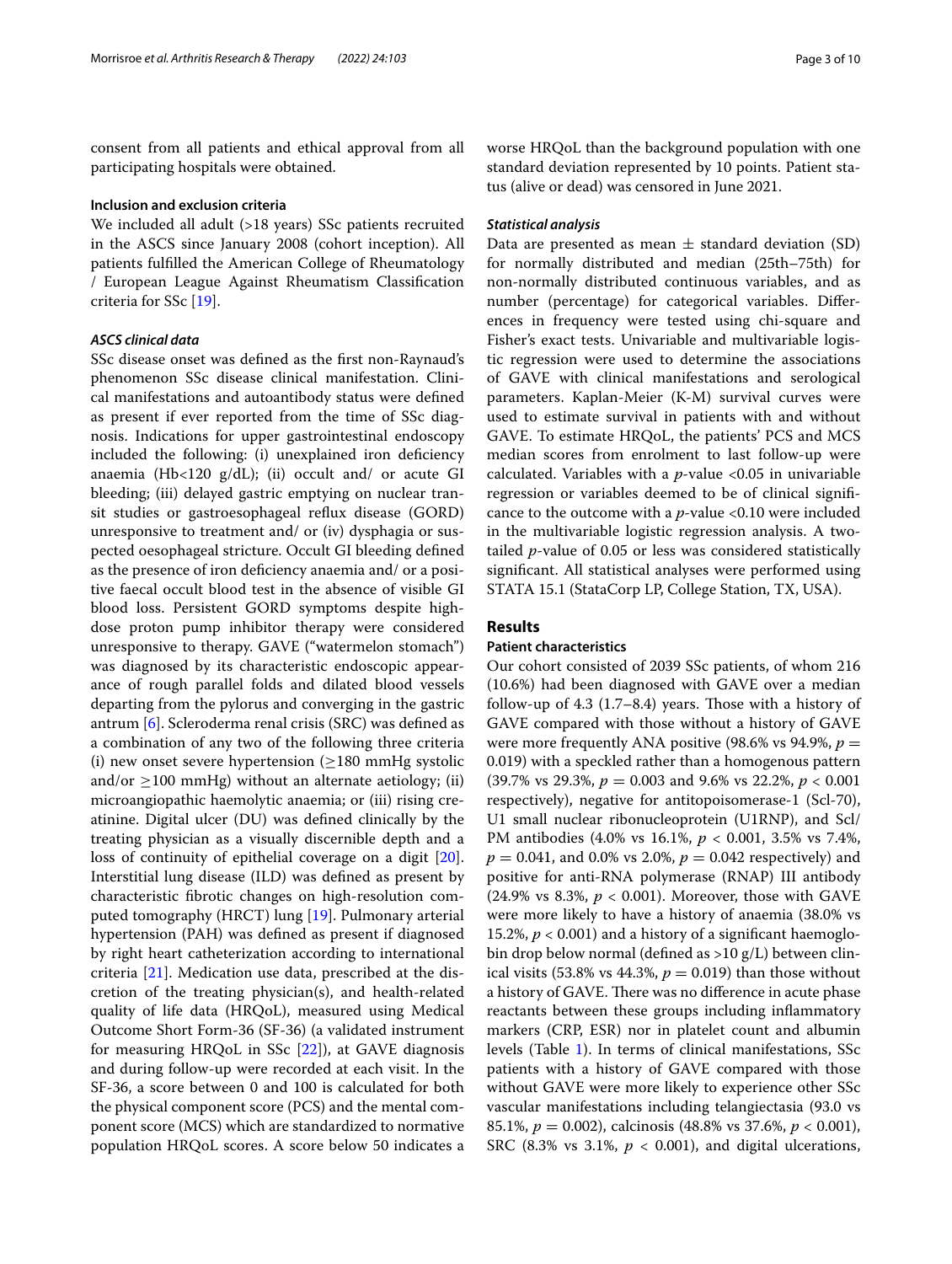# <span id="page-3-0"></span>**Table 1** Patient characteristics by the presence of gastric antral vascular ectasia (GAVE)

| <b>Patient characteristics</b>      | <b>GAVE</b><br>$(n=216)$<br>n (%) or median (IQR 25 <sup>th</sup> -75 <sup>th</sup> ) | No GAVE<br>$(n=1823)$<br>n (%) or median (IQR 25 <sup>th</sup> -75 <sup>th</sup> ) | p-value |
|-------------------------------------|---------------------------------------------------------------------------------------|------------------------------------------------------------------------------------|---------|
|                                     |                                                                                       |                                                                                    |         |
| Demographics                        |                                                                                       |                                                                                    |         |
| Age at SSc disease onset*, years    | 49.51 (40.04-58.21)                                                                   | 46.70 (35.97-56.70)                                                                | 0.051   |
| Female                              | 188 (87.0%)                                                                           | 1553 (85.5%)                                                                       | 0.535   |
| Caucasian ethnicity                 | 183 (91.5%)                                                                           | 1522 (90.9%)                                                                       | 0.768   |
| Diffuse disease subtype             | 72 (35.3%)                                                                            | 401 (24.1%)                                                                        | 0.001   |
| Follow-up, years                    | 4.27 (1.72-8.39)                                                                      | 3.39 (1.00-7.25)                                                                   | 0.003   |
| Autoantibodies**                    |                                                                                       |                                                                                    |         |
| ANA positive                        | 204 (98.6%)                                                                           | 1615 (94.9%)                                                                       | 0.019   |
| <b>ANA Pattern</b>                  |                                                                                       |                                                                                    |         |
| Centromere                          | 99 (49.3%)                                                                            | 833 (52.4%)                                                                        | 0.397   |
| Speckled                            | 79 (39.7%)                                                                            | 461 (29.3%)                                                                        | 0.003   |
| Nucleolar                           | 47 (23.5%)                                                                            | 387 (24.6%)                                                                        | 0.725   |
| Homogenous                          | 19 (9.6%)                                                                             | 346 (22.2%)                                                                        | < 0.001 |
| ENA subtype positivity              |                                                                                       |                                                                                    |         |
| Anti-Scl70                          | 8 (4.0%)                                                                              | 264 (16.1%)                                                                        | < 0.001 |
| Scl/PM                              | $0(0.0\%)$                                                                            | 33 (2.0%)                                                                          | 0.042   |
| U1RNP                               | 7(3.5%)                                                                               | 121 (7.4%)                                                                         | 0.041   |
| RNA Polymerase III positive         | 46 (24.9%)                                                                            | 129 (8.3%)                                                                         | < 0.001 |
| Anaemia                             | 79 (38.0%)                                                                            | 258 (15.2%)                                                                        | < 0.001 |
| Drop in Hb of >10g/l between visits | 91 (53.8%)                                                                            | 561 (44.3%)                                                                        | 0.019   |
| Clinical manifestations**           |                                                                                       |                                                                                    |         |
| Digital ulcers                      | 117 (54.2%)                                                                           | 736 (41.0%)                                                                        | < 0.001 |
| Digital pitting                     | 142 (67.0%)                                                                           | 1013 (58.0%)                                                                       | 0.012   |
| Digital amputation                  | 41 (19.1%)                                                                            | 221 (12.4%)                                                                        | 0.006   |
| Telangiectasia                      | 198 (93.0%)                                                                           | 1486 (85.1%)                                                                       | 0.002   |
| Calcinosis                          | 105 (48.8%)                                                                           | 649 (37.6%)                                                                        | < 0.001 |
| GORD                                | 216 (100.0%)                                                                          | 1659 (92.4%)                                                                       | < 0.001 |
| GIT dysmotility                     |                                                                                       |                                                                                    |         |
| Oesphageal                          | 107 (49.5%)                                                                           | 706 (38.7%)                                                                        | 0.002   |
| Bowel                               | 83 (38.4%)                                                                            | 427 (23.4%)                                                                        | < 0.001 |
| <b>SSc Renal Crisis</b>             | 18 (8.3%)                                                                             | 56 (3.1%)                                                                          | < 0.001 |
| ILD                                 | 53 (58.2%)                                                                            | 477 (64.8%)                                                                        | 0.218   |
| PAH <sup>#</sup>                    | 24 (11.1%)                                                                            | 171 (9.4%)                                                                         | 0.413   |
| Co-morbidities                      |                                                                                       |                                                                                    |         |
| Smoking history (current or ever)   | 121 (56.8%)                                                                           | 885 (49.9%)                                                                        | 0.056   |
| Ischemic heart disease              | 38 (17.8%)                                                                            | 175 (10.0%)                                                                        | 0.001   |
| Peripheral vascular disease         | 18 (11.3%)                                                                            | 82 (6.9%)                                                                          | 0.044   |
| Concurrent cancer diagnosis         | 57 (26.4%)                                                                            | 378 (20.7%)                                                                        | 0.055   |
| Hospitalisations***                 | 130 (63.4%)                                                                           | 899 (51.6%)                                                                        | 0.001   |
| Medication                          |                                                                                       |                                                                                    |         |
|                                     |                                                                                       |                                                                                    |         |
| Protein Pump Inhibitor              | 207 (95.8%)                                                                           | 1423 (78.1%)                                                                       | < 0.001 |
| Histamine 2 receptor antagonist     | 73 (33.8%)                                                                            | 376 (20.6%)                                                                        | < 0.001 |
| Anticoagulant medication            | 15 (6.9%)                                                                             | 80 (4.4%)                                                                          | 0.092   |
| Antiplatelet agent                  | 69 (31.9%)                                                                            | 534 (29.3%)                                                                        | 0.419   |
| Cyclophosphamide                    | 20 (9.3%)                                                                             | 150 (8.2%)                                                                         | 0.604   |
| HRQoL##                             |                                                                                       |                                                                                    |         |
| Physical component score (PCS)      | 53.07 (42.41-58.55)                                                                   | 53.56 (44.49-58.70)                                                                | 0.731   |
| Mental component score (MCS)        | 39.73 (29.58-49.19)                                                                   | 43.56 (33.48-52.49)                                                                | 0.002   |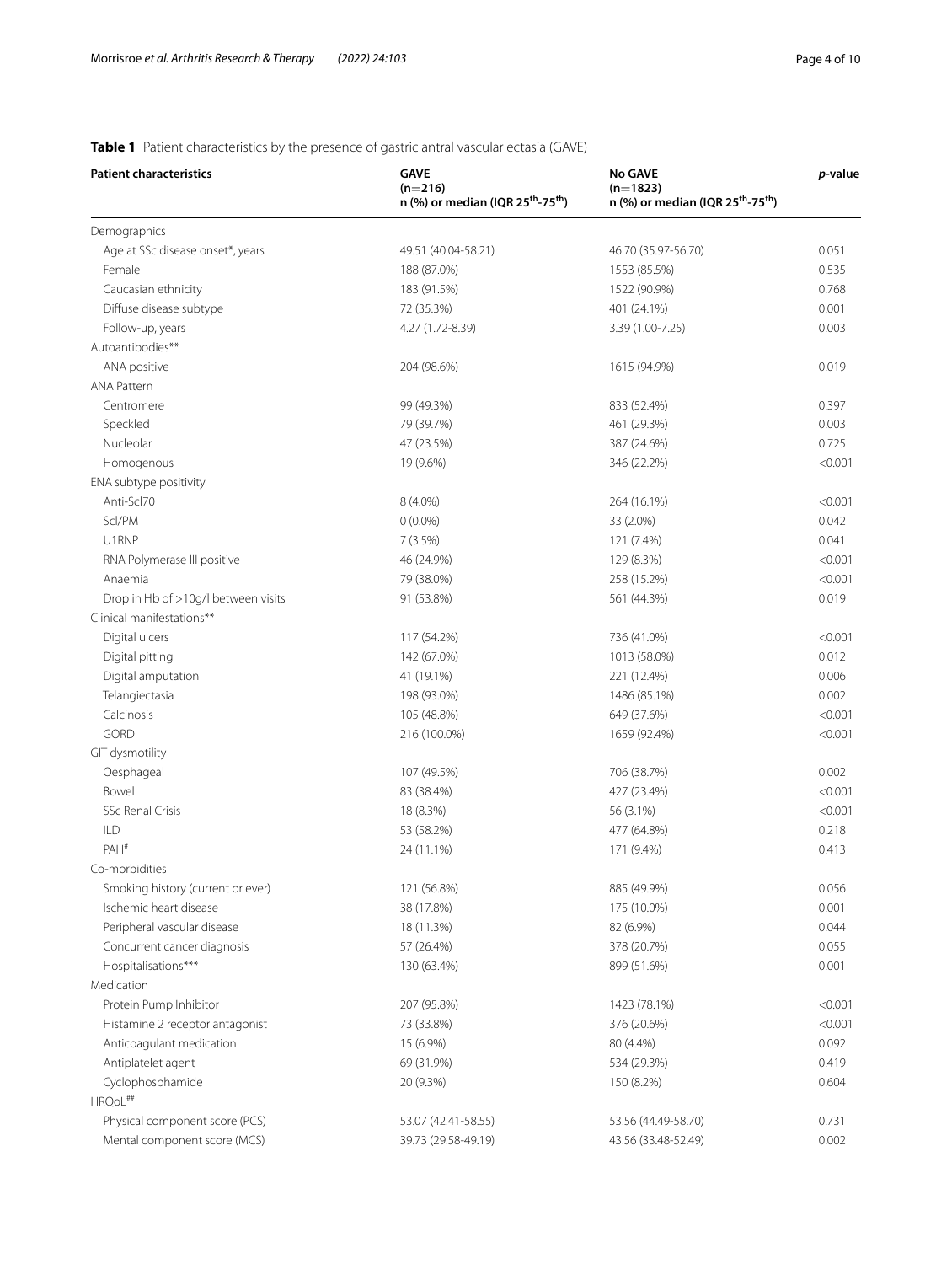## **Table 1** (continued)

*Abbreviations*: *SSc* systemic sclerosis, *GORD* gastroesophageal refux, *PAH* pulmonary arterial hypertension, *ILD* interstitial lung disease, *GIT* gastrointestinal tract, *ACA* anticentromere, *Scl-70* antitopoisomerase-1, *U1RNP* U1 small nuclear ribonucleoprotein, *RNAP* anti RNA Polymerase, III, *SD* standard deviation, *HRQoL* health related quality of life

\*SSc onset defned as the frst non-RP disease manifestations symptom of SSc (Raynaud phenomenon or other) \*disease duration defned as from frst non-Raynaud's disease manifestation,

\*autoantibody and clinical manifestations defined as present if ever present from SSc diagnosis

\*\*\*hospitalisations defned as ever admitted to hospital from ASCS enrollment in those without GAVE and in those with GAVE hospitalisations were defned as since GAVE diagnosis

# PAH diagnosed on right heart catheterization (RHC) according to international criteria [\[11](#page-9-7)]

## HRQoL was defned using the SF-36 study short form which provides a score range from 0-100. Scores below 50 indicate worse HRQoL than the population

normative score and every 10 points indicates 1 standard deviation. These scores can be summarized into the physical component score (PCS) and mental component score (MCS), Scores below 50 indicate worse HRQoL than the population normative score and every 10 points indicates 1 standard deviation. The HRQoL score was calculated based on mean HRQoL over the follow-up period in both those with and without GAVE.

pits and amputations (54.2% vs 41.0%, *p* < 0.001, 67.0% vs 58.0%,  $p = 0.012$  and 19.1% vs 12.4%,  $p = 0.006$  respectively). Interestingly, there was no association between the presence of GAVE and the SSc-related cardiopulmonary manifestations, namely PAH and ILD (Table [1](#page-3-0)). Other clinical manifestations occurring more frequently in those with GAVE included GIT involvement comprising GORD, oesphageal and intestinal dysmotility (100% vs 92.4%, *p* < 0.001; 49.5% vs 38.7%, *p* = 0.002; and 38.4% vs 23.4%,  $p < 0.001$ , respectively) in addition to the comorbidities of ischemic heart disease (IHD) and peripheral vascular disease (PVD) (17.8% vs 10.0%, *p* = 0.001 and 11.3% vs 6.9%,  $p = 0.044$  respectively). Although the presence of GAVE was associated with a trend towards increased incidence of overall malignancy, this did not reach statistical significance (26.4% vs 20.7%,  $p = 0.055$ ) (Table [1](#page-3-0)). Furthermore, those with a history of GAVE had more hospitalisations following GAVE diagnosis compared to those without a history of GAVE from study enrollment (63.4% vs 51.6%,  $p = 0.001$ ). At date of censorship, fewer SSc patients with a history of GAVE than those without a history of GAVE were alive (79.2% vs 84.4%,  $p = 0.048$ ). In terms of HRQoL, the presence of GAVE was associated with a signifcant reduction in the MCS of the SF-36 compared with those without a history of GAVE (39.7 (29.6–49.2) vs 43.6 (33.5–52.5),  $p =$ 0.002), which is a twofold higher diference than the minimally important diference [[23\]](#page-9-19) (Table [1\)](#page-3-0).

## **Patient characteristics of those with GAVE (Table [2\)](#page-5-0)**

In our cohort, the majority (92.3%) of SSc patients with GAVE were diagnosed with GAVE following their SSc diagnosis; however, in 7.7% of patients, GAVE was the frst clinical manifestation of SSc. Overall, GAVE patients were predominantly Caucasian (91.5%) females (87.0%) with limited SSc disease subtype (lcSSc) (64.7%) at a median age of 55.9 (47.3–66.5) years and SSc disease duration of 4 (0.8–12.4) years at GAVE diagnosis. GAVE occurred early in SSc disease course (within the frst 5years), with dcSSc patients more likely to be diagnosed with GAVE earlier in their SSc disease course (3.1 vs 5.3 years,  $p = 0.003$ ) compared with lcSSc. The majority of GAVE patients were positive for antinuclear antibody (ANA) (98.6%), the most common pattern being centromere (49.3%), followed by speckled (39.7%), nucleolar (23.5%) and homogenous (9.6%); and positive for RNAP III (32.9%) but negative for Scl-70; U1RNP; and PM/Scl (96.0%, 96.5% and 100% respectively). At GAVE diagnosis, 34.2% of SSc patients had a preceding acute haemoglobin (Hb) drop of 10 g/L and 48% reported an increased sensation of breathlessness whilst 42.3% had a preceding decline in their difusing capacity of carbon dioxide (DLCO) on RFTs. In terms of GAVE treatment, the majority received a PPI (95.8%), whilst a third (33.8%) received a H2RA and just over a quarter of patients (25.5%) received endoscopic laser therapy (Table [3\)](#page-5-1).

# **Survival analysis in those with and without GAVE (Fig. [2](#page-6-0))**

There was no significant difference in survival between those with and without GAVE ( $p = 0.39$ ), in our SSc cohort (Fig. [2](#page-6-0)). Of the 336 SSc patients (17.9%) who died during the follow-up period, the median time to death from SSc disease onset was 16.3 (9.8–25.5) years for those with GAVE and 14.7 (7.8–25.0) years for those without GAVE ( $p = 0.409$ ). Time to death from GAVE diagnosis was 7.7 (3.5–11.3) years. In both those with and without GAVE, the leading cause of death was a consequence of their SSc disease manifestations (61.5% and 59.3%.  $p =$ 0.78 respectively).

# **Determinants of GAVE (Tables [3](#page-5-1) and [4](#page-6-1))**

Determinants of GAVE by univariable analysis are summarised in Table [3.](#page-5-1) Associations with GAVE include the presence of dcSSc, telangiectasia, calcinosis, SRC, DU, pits and amputation in addition to GIT dysmotility. The presence of RNAP III was associated with GAVE, whilst the presence of Scl 70 and ENA RNP were protective.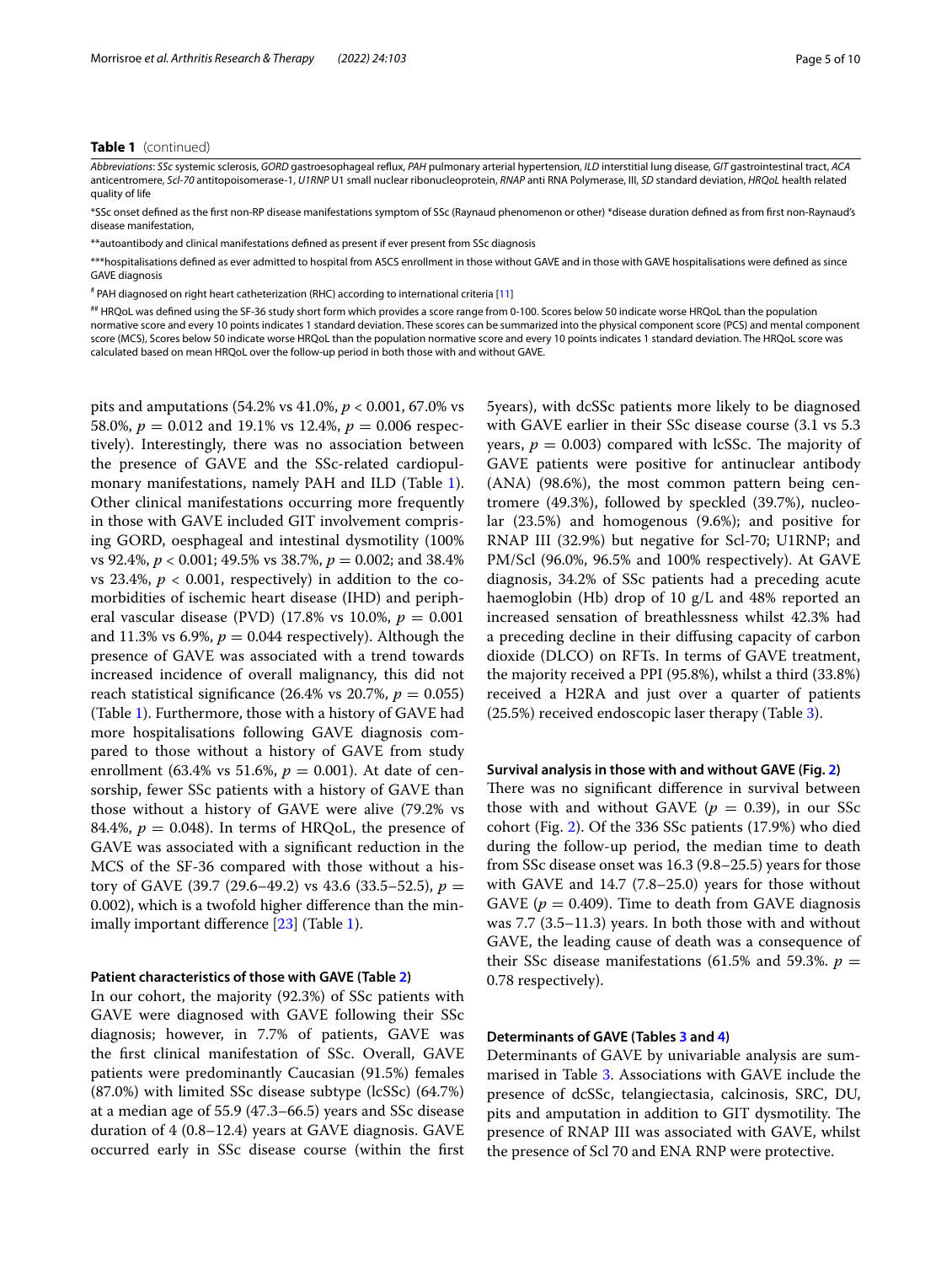*p***-value**

| Characteristic                                     | <b>GAVE</b><br>n (%) or median (IQR 25 <sup>th</sup> -75 <sup>th</sup> ) | p-val |
|----------------------------------------------------|--------------------------------------------------------------------------|-------|
| Demographics                                       |                                                                          |       |
| Age at GAVE diagnosis, years                       | 55.94 (47.25-66.46)                                                      |       |
| SSc duration <sup>a</sup> at GAVE diagnosis, years | 4.00 (0.84-12.42)                                                        |       |
| Limited disease subtype                            | 5.25 (0.50-16.08)                                                        |       |
| Diffuse disease subtype                            | 3.08 (1.25-9.59)                                                         | 0.003 |
| Female                                             | 188 (87.0%)                                                              |       |
| Diffuse disease subtype                            | 72 (35.3%)                                                               |       |
| Caucasian                                          | 183 (91.5%)                                                              |       |
| Follow-up from GAVE diagnosis, years               | $6.88(2.99-11.16)$                                                       |       |
| Serological markers at GAVE diagnosis              |                                                                          |       |
| inflammatory markers                               |                                                                          |       |
| CRP                                                | 4.00 (2.75-7.50)                                                         |       |
| <b>ESR</b>                                         | 17.50 (9.00-27.00)                                                       |       |
| platelets                                          | 298.00 (256.00-351.00)                                                   |       |
| albumin                                            | 37.00 (35.00-40.00)                                                      |       |
| Anaemia at GAVE diagnosis                          | 19 (31.7%)                                                               |       |
| Drop in Hb of 10g pre-GAVE diagnosis               | 91 (53.8%)                                                               |       |

<span id="page-5-0"></span>**Table 2** Patient characteristics in those with GAVE at GAVE diagnosis (n=216)

*Abbreviations*: *SSc* systemic sclerosis, *GAVE* gastric antral vascular ectasia, *CRP* C-reactive protein, *ESR* erythrocyte sedimentation rate, *Hb* haemoglobin, *MRSS* modifed rodnan skin score, *DLCO* difusing capacity for carbon monoxide

<sup>a</sup> disease duration defined as from first non-Raynaud's disease manifestation

Drop in Hb of 10g post GAVE diagnosis 75 (37.5%) Increase in MRSS in preceding 12months of dx 15 (24.2%)

Increasing breathlessness 46 (23.5%) Decrease in DLCO 71 (42.3%)

<span id="page-5-1"></span>**Table 3.** Determinants of GAVE on univariable analysis

Clinical markers at GAVE diagnosis

| Variable                              | Odds Ratio (95% CI) | p-value |
|---------------------------------------|---------------------|---------|
| Age at SSc onset <sup>a</sup> , years | 1.01 (1.00-1.02)    | 0.099   |
| Female                                | $1.14(0.75 - 1.73)$ | 0.535   |
| Diffuse disease subtype               | 1.72 (1.26-2.34)    | 0.001   |
| DU, pits or amputation                | 1.67 (1.22 to 2.29) | 0.001   |
| GIT dysmotility                       | 1.75 (1.31-2.33)    | < 0.001 |
| Telangiectasia                        | 1.52 (1.05-2.20)    | 0.027   |
| Calcinosis                            | 1.48 (1.12-1.97)    | 0.007   |
| SSc renal crisis                      | 2.87 (1.65-4.98)    | < 0.001 |
| PAH                                   | 1.21 (0.77-1.90)    | 0.414   |
| ILD                                   | $0.76(0.49-1.18)$   | 0.219   |
| ANA centromere positivity             | 1.22 (0.91-1.63)    | 0.186   |
| U1RNP                                 | $0.45(0.21-0.99)$   | 0.046   |
| Scl-70 positivity                     | $0.22(0.11-0.44)$   | < 0.001 |
| RNAP III positivity                   | 3.64 (2.49 to 5.31) | < 0.001 |

*Abbreviations*: *SSc* systemic sclerosis, *GAVE* gastric antral vascular ectasia, *GIT* gastrointestinal tract, *DU* digital ulcers, *ANA* antinuclear antibody, *ACA* anticentromere, antitopoisomerase-1 (Scl-70), U1 small nuclear ribonucleoprotein (U1RNP), anti RNA Polymerase (RNAP) III, confdence interval (CI)

<sup>a</sup> age defined as from first non-Raynaud's disease manifestation

Assessments of determinants of GAVE by multivariable regression analysis was performed in two separate analyses due to collinearity, one including disease subtype and the other including autoantibody profles; both are summarised in Table [4](#page-6-1). Determinants of GAVE in the disease subtype analysis included the presence of the dcSSc (OR 1.48,  $p = 0.02$ ), presence of DU, pits or digital amputation (OR1.46,  $p = 0.04$ ), GIT dysmotility (OR1.57,  $p = 0.01$ ) and SRC (OR  $= 2.10, p = 0.02$ ) (Table  $4a$ ). Determinants of GAVE by autoantibody status included the presence of RNAP III antibody (OR 3.92, *p* < 0.001), absence of Scl-70 antibody (OR 0.26,  $p = 0.001$ ), presence of GIT dysmotility (OR 1.66,  $p = 0.003$ ), the presence of DU, pits or digital amputation (OR 1.59,  $p = 0.014$ ) and age at SSc onset (OR 1.01,  $p = 0.015$ ) (Table [4b\)](#page-6-1).

# **Discussion**

Our study is the largest Australian study and second largest international study, after the EUSTAR network study [[15](#page-9-11)], describing the epidemiology, clinical characteristics, determinants and outcomes of GAVE in a large SSc cohort. In our cohort of 2039 SSc patients, 10.6% of SSc patients were diagnosed with GAVE over a median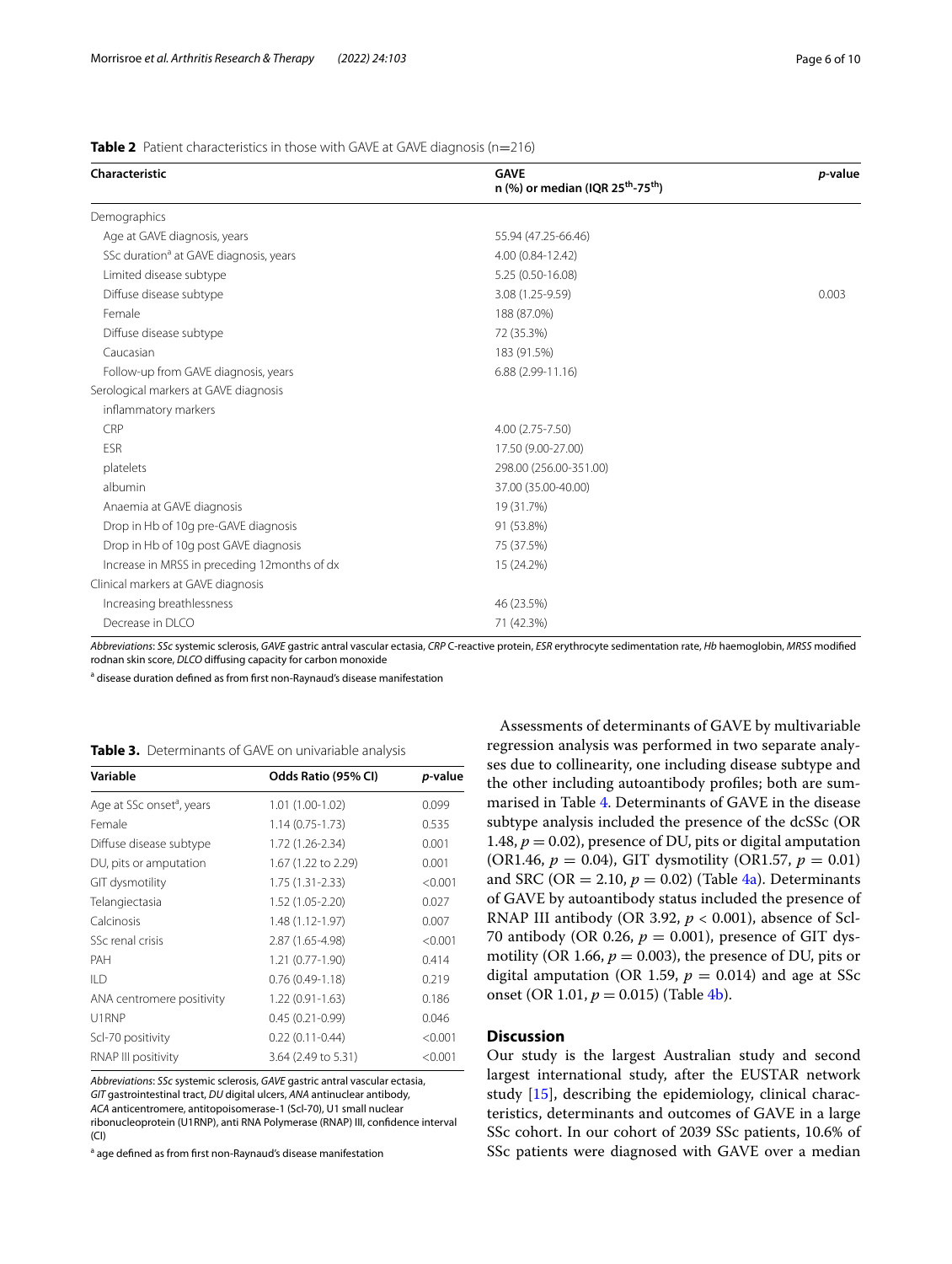

<span id="page-6-1"></span><span id="page-6-0"></span>**Table 4** Determinants of GAVE on multivariate analysis

| Variable                                       | Odds Ratio (95% CI) | <i>p</i> -value |
|------------------------------------------------|---------------------|-----------------|
| a) Determinants of GAVE                        |                     |                 |
| Age at SSc onset <sup>a</sup> , years          | 1.01 (1.00-1.02)    | 0.092           |
| Diffuse disease subtype                        | 1.48 (1.06-2.06)    | 0.023           |
| GIT dysmotility                                | $1.57(1.15-2.14)$   | 0.005           |
| SSc renal crisis                               | 2.10 (1.12-3.91)    | 0.020           |
| DU, pits or amputation                         | 1.46 (1.02-2.07)    | 0.036           |
| b) Determinants of GAVE by autoantibody status |                     |                 |
| Age at SSc onset <sup>a</sup> , years          | 1.01 (1.00-1.03)    | 0.015           |
| ANA centromere positivity                      | 1.28 (0.88-1.86)    | 0.204           |
| Scl-70 positivity                              | $0.26(0.11-0.62)$   | 0.002           |
| RNAP III positivity                            | 3.92 (2.50-6.16)    | < 0.001         |
| GIT dysmotility                                | 1.66 (1.19-2.32)    | 0.003           |
| DU, pits or amputation                         | 1.59 (1.10-2.30)    | 0.014           |

*Abbreviations*: *SSc* systemic sclerosis, *GAVE* gastric antral vascular ectasia, *GIT* gastrointestinal tract, *DU*, *Scl-70* antitopoisomerase-1, *RNAP* anti RNA Polymerase III, *CI* confdence interval

<sup>a</sup> age defined as from first non-Raynaud's disease manifestation

follow-up of 4.3 (1.7–8.4) years, which fts within the reported prevalence range in the literature (0.6–22.3%) [[14–](#page-9-10)[16](#page-9-12), [18](#page-9-14)]. Consistent with the literature, SSc patients with GAVE in our study were older at SSc disease onset  $(49.2 \ (40.0-58.2) \text{ vs } 46.7 \ (35.9-56.7) \text{ years}, p = 0.05);$ more likely to have dcSSc (35.3% vs 24.1%, *p* < 0.001) [[14\]](#page-9-10); more likely to be ANA and RNAP III antibody positive  $[15]$  and negative for Scl-70  $[15, 18]$  $[15, 18]$  $[15, 18]$ . As reported previously [[16\]](#page-9-12), those with GAVE in our cohort were more likely to display SSc vascular manifestations including telangiectasia and SRC without an increased association with PAH. We also found an association between the presence of GAVE and calcinosis. Whether calcinosis represents a vascular manifestation of SSc is contentious. The pathogenesis of calcinosis in SSc is unknown with some literature to support its mechanism occurring as a consequence of local trauma, chronic infammation, vascular hypoxia, and /or dysregulation of bone matrix proteins [\[24](#page-9-20)]. Contrary to the EUSTAR study [\[15](#page-9-11)], those with GAVE in our cohort compared with those without GAVE were more likely to have concurrent GIT manifestations including the presence of GORD and/or GIT dysmotility and the presence of DU, pits and digital amputation. The increased association of GAVE with a concurrent diagnosis of GIT manifestations including GORD maybe a selection bias as a diagnosis of GAVE in our cohort required upper gastrointestinal endoscopy. The majority of SSc patients with GAVE in our cohort were female (87%), similar to our whole ASCS cohort, with a median age at GAVE diagnosis of 55.9 (47.3–66.5) years similar to the EUSTAR cohort (90% female and 56 years respectively) [\[15\]](#page-9-11). SSc disease duration at GAVE diagnosis was shorter in those with dcSSc compared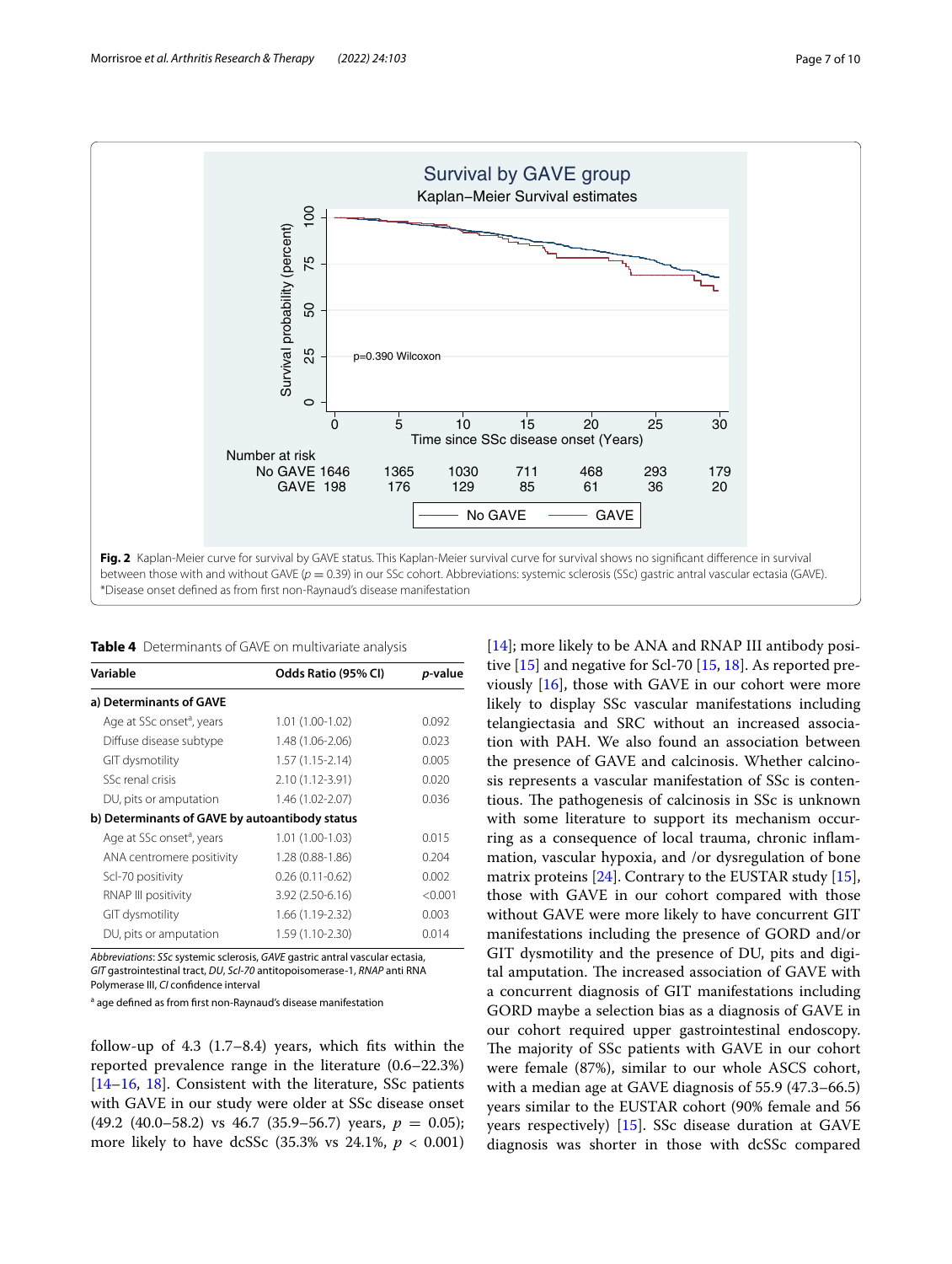with lcSSc  $(3.1 \text{ vs } 4.0 \text{ years}, p = 0.003)$ , a trend which was seen in the EUSTAR cohort but did not reach statistical significance (13 vs 19 months,  $p = 0.63$ ) [\[15](#page-9-11)], indicating that GAVE is an early SSc disease manifestation (occurring within the frst 5 years of disease onset), especially in those with dcSSc. The main determinants of GAVE in our SSc cohort when analysed by disease subtype included the presence of SRC, GIT dysmotility, DU, pits or amputations and dcSSc, whilst the presence of older age at SSc disease onset, GIT dysmotility, DU, pits or amputation, RNAP III positivity and Scl-70 negativity were the main determinants of GAVE when analysed by autoantibody status. Despite GAVE being associated with reduced HRQoL, our study indicates that its presence alone does not reduce survival.

Despite the increased frequency of GAVE in SSc, the pathophysiological mechanism of this association is not well understood and theories are based on small studies and case reports [[25\]](#page-9-21). GAVE in SSc can be classifed as either a gastric or vascular manifestation or a combination of both. Additionally, the histological hallmarks of GAVE including the presence of mucosal hyperplasia with capillary ectasia and thrombosis, fbromuscular hyperplasia of the lamina propria and abnormal vessels in the submucosa  $[8, 9]$  $[8, 9]$  $[8, 9]$  $[8, 9]$  are similar to other vascular SSc manifestations such as telangiectasia, SRC and PAH [[10,](#page-9-6) [11](#page-9-7), [26](#page-9-22)]. Despite our study showing an association between GAVE and other SSc-related vascular manifestations, namely DU, pits, amputations, telangiectasia and SRC, it is interesting that there does not appear to be an association between the presence of GAVE and PAH in our SSc cohort or in the wider literature [\[14](#page-9-10)–[16,](#page-9-12) [18](#page-9-14)], highlighting our relatively basic understanding of the pathophysiological mechanisms in SSc. This lack of association between GAVE and PAH may in part be due to an underappreciation of GAVE in the very unwell SSc-PAH cohort who are managed conservatively with iron and /or blood transfusions rather than investigated with endoscopy.

Although considered rare in the general population, the reported prevalence of GAVE in SSc cohorts range from 1 to 22% [[27\]](#page-9-23), with a prevalence of 10.6% in our SSc cohort, indicating that there is an underappreciation of the frequency of GAVE in SSc. It must be noted, however, that endoscopy was only preformed in our cohort when there was a subjective or objective fnding consistent with SSc-GIT involvement (indications are outlined in the "Methods" section). As such, the prevalence of GAVE in our cohort is not generalizable to an asymptomatic SSc cohort without GIT manifestations whereby the prevalence may be much higher. This is nicely illustrated in the Scleroderma: Cyclophosphamide or Transplant (SCOT) trial [[18](#page-9-14)], where the prevalence of GAVE was found to be 22%. In this trial, all early dcSSc patients underwent endoscopy regardless of GIT symptoms. The wide prevalence of GAVE (1–22%) reported in the literature may therefore be more related to the indication for endoscopy (asymptomatic versus symptomatic of GIT disease). Given GAVE is one of the few SSc manifestations that can be easily and relatively non-invasively diagnosed and treated, perhaps consideration should be given to screening for GAVE in certain at-risk SSc phenotypes with 6–12 monthly iron studies and upper gastrointestinal endoscopy in those that are iron defcient. Our study would indicate that there are two at-risk SSc phenotypes, both occurring early in their SSc disease course (within the frst 5 years of SSc disease onset), defned based on either their disease subtype or autoantibody status. The first phenotype is early dcSSc with concurrent GIT dysmotility, DU, pits or amputations and presence of SRC, whilst the second phenotype is early SSc patients, regardless of disease subset, with concurrent RNAP III positivity, Scl-70 negativity, and presence of GIT dysmotility, DU, pits and/ or amputations. Furthermore, we should endeavour to refer all SSc patients with iron defciency with or without anaemia for endoscopy. Given GAVE was the frst clinical manifestation of SSc in 7.7% of our GAVE cohort, increased awareness and physician education should be directed at the importance of evaluating individuals diagnosed with GAVE in the absence of cirrhosis for an underlying autoimmune condition with an appropriate clinical history, examination, nailfold capillaroscopy and serological tests including antinuclear antibodies.

In terms of GAVE treatment, SSc patients in our cohort were treated in accordance with expert recommendations [[28\]](#page-9-24) including PPI and / or H2RA therapy (95.8% and 33.8% respectively), with endoscopic treatment and surgery being reserved for those with refractory severe GAVE (with laser therapy being performed on just over a quarter of patients (25.5%) in our cohort) [\[28](#page-9-24)]. Despite small studies and case series showing a therapeutic efect of cyclophosphamide on GAVE when used for other indications such as ILD or progressive skin disease, our data did not show a beneft with immunosuppressive therapy including cyclophosphamide [[29,](#page-9-25) [30\]](#page-9-26). However, this study did not specifcally address the exact indication for cyclophosphamide; its therapeutic duration and /or therapeutic response so we cannot draw any conclusions as to the beneft of cyclophosphamide therapy in management of SSc GAVE.

With regard to quality of life, our SSc cohort reported low HRQoL which is consistent with other SSc cohorts [[31,](#page-9-27) [32\]](#page-9-28), which in our study was further negatively impacted by the presence of GAVE compared with those without GAVE (39.7 vs 43.6,  $p = 0.002$ ). The presence of GAVE in our cohort was strongly associated with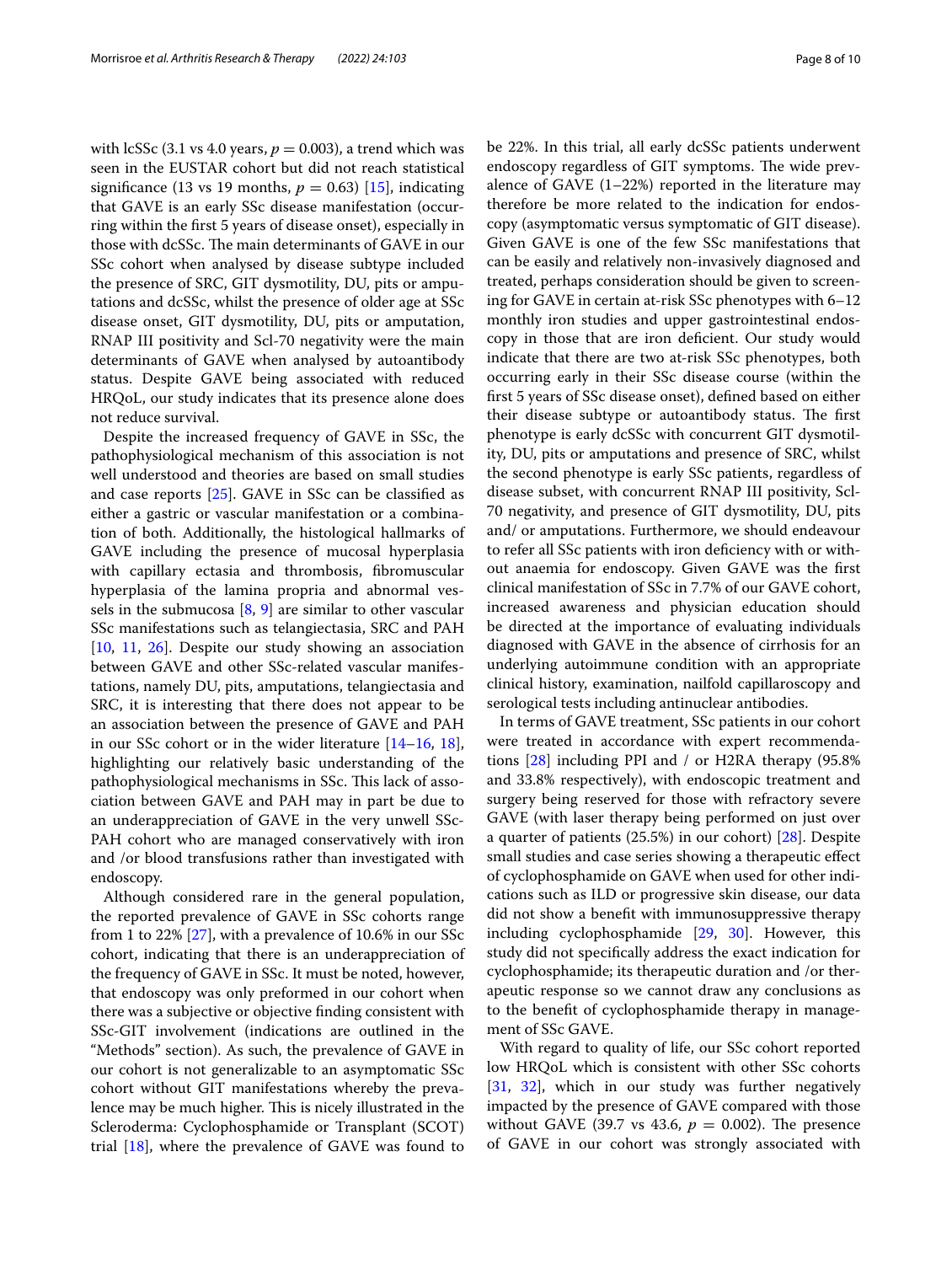GIT dysmotility and GIT involvement which is in itself a well-recognised signifcant contributor to SSc-related morbidity and reduced HRQoL [[2–](#page-8-1)[4\]](#page-9-0). Furthermore, those with GAVE compared to those without GAVE had a signifcantly higher number of hospitalisations during their follow-up period (63.4% vs 51.6%,  $p = 0.001$ ) highlighting the unpredictable nature of SSc disease course, which in other chronic diseases has been shown to negatively impact on patient-reported HRQoL  $[33, 34]$  $[33, 34]$  $[33, 34]$ . These further highlights that improving HRQoL is an area of unmet need in SSc, which requires a more targeted understanding before signifcant improvements can be made.

Strengths of our study include its well-characterized SSc cohort followed prospectively over a substantial period of time in addition to clearly defned and recorded clinical manifestations and survival data. Although endoscopy was performed by clinical indication as described in the "Methods" section, the exact indication for each endoscopy was not recorded. Also, we collect data on the presence or absence of GAVE in our cohort rather than those who do and do not undergo endoscopy. Thus categorisation by gastroscopy (yes/ no) and or/ indication for endoscopy was not feasible and we cannot exclude the potential for selection bias. In addition, as GAVE may be mild and not detected clinically, we believe that the true prevalence of GAVE in our cohort is likely to be an underestimate as iron levels are not available to identify those with early blood loss.

# **Conclusions**

GAVE is an under-recognised SSc disease manifestation, which can be easily diagnosed and treated, occurring with a prevalence of 10.6% in our SSc cohort. Increasing physician awareness as to the presentation and complications of GAVE is an important step in increasing recognition of this disease entity. Furthermore, identifying at-risk SSc phenotypes, as this study has done, raises the important question as to the benefts of targeted screening of these high-risk phenotypes in the hopes of reducing GAVE-related morbidity and improving HRQoL.

## **Abbreviations**

ANA: Antinuclear antibody; ASCS: Australian Scleroderma Cohort Study; DU: Digital ulcers; GAVE: Gastric antral vascular ectasia; GORD: Gastroesophageal refux disease; H2RA: Histamine type 2 receptor antagonists; HRQoL: Healthrelated qualify of life; IHD: Ischemic heart disease; lcSSc: Limited SSc disease subtype; RNAP III: RNA Polymerase III; SSc: Systemic sclerosis or scleroderma; SRC: SSc renal crisis; PAH: Pulmonary arterial hypertension; PVD: Peripheral vascular disease; PPI: Proton pump inhibitor.

## **Disclosure statement**

All authors have read and approved the fnal manuscript. No author declares a confict of interest. Data available on request from the authors. Written informed consent from all patients and ethical approval from all participating hospitals were obtained.

#### **Authors' contributions**

KM: study design, data collection, data analysis, interpretation of results, preparation of manuscript. DH: data analysis, interpretation of results, preparation of manuscript. WS: study design, data collection, interpretation of results, preparation of manuscript. JS: data collection, interpretation of results, preparation of manuscript. GN: data collection, interpretation of results, preparation of manuscript. CH: data collection, interpretation of results, preparation of manuscript. JR: data collection, interpretation of results, preparation of manuscript. JW: data collection, interpretation of results, preparation of manuscript. SP: data collection, interpretation of results, preparation of manuscript. MN: study design, data collection, data analysis, interpretation of results, preparation of manuscript. All author(s) read and approved the fnal manuscript.

#### **Funding**

This work was supported by Scleroderma Australia, Arthritis Australia, Actelion Australia, Bayer, CSL Biotherapies, GlaxoSmithKline Australia and Pfzer. KM holds a National Health and Medical Research Council of Australia Investigator Grant (APP1197169). MN holds a National Health and Medical Research Council of Australia Emerging Leadership Level 2 Investigator Grant (APP 1126370).

## **Availability of data and materials**

The dataset supporting the conclusions of this article can be made available on request through the corresponding author.

#### **Declarations**

#### **Ethics approval and consent to participate**

Written informed consent from all patients and ethical approval from all participating hospitals were obtained. Participating Hospitals included St Vincent's Hospital Melbourne, Monash Medical Centre, Melbourne, Royal Adelaide Hospital, Adelaide, The Queen Elizabeth Hospital and Royal Perth Hospital, Perth, Australia.

#### **Consent for publication**

All patients whose de-identifed patient information used for this data analysis have consented to the use of their data for research purposes.

#### **Competing interests**

The authors declare that they have no competing interests.

#### **Author details**

<sup>1</sup> Department of Medicine, The University of Melbourne at St Vincent's Hospital (Melbourne), 41 Victoria Parade, Fitzroy, Victoria 3065, Australia. <sup>2</sup> Department of Rheumatology, St Vincent's Hospital (Melbourne), 41 Victoria Parade, Fitzroy, Victoria 3065, Australia. <sup>3</sup> Department of Medicine, Monash University, Clayton and Monash Health, 246 Clayton Road, Clayton, Victoria 3168, Australia. <sup>4</sup>Rheumatology Unit, Royal Adelaide Hospital, North Terrace, Adelaide, SA 5000, Australia. <sup>5</sup> Rheumatology Unit, The Queen Elizabeth Hospital, Woodville Road, Woodville, SA 5011, Australia. <sup>6</sup> Discipline of Medicine, University of Adelaide, Adelaide, SA 5000, Australia. <sup>7</sup> Department of Rheumatology, Royal Perth Hospital, Perth, Australia. <sup>8</sup>Rheumatology Unit, Flinders Medical Centre (Adelaide), Flinders Drive, Bedford Park, South Australia 5042, Australia.

Received: 13 January 2022 Accepted: 11 April 2022 Published online: 10 May 2022

#### **References**

- <span id="page-8-0"></span>Nikpour M, Proudman S, Zochling J, Sahhar J, Nash P, Youssef P, et al. Early mortality in systemic sclerosis: rationale for forming a multinational inception cohort of patients with scleroderma (the insync study). Intern Med J. 2013;43:4.
- <span id="page-8-1"></span>2. Emmanuel A. Current management of the gastrointestinal complications of systemic sclerosis. Nat Rev Gastroenterol Hepatol. 2016;13(8):461–72.
- 3. Richard N, Hudson M, Wang M, Gyger G, Proudman S, Stevens W, et al. Severe gastrointestinal disease in very early systemic sclerosis is associated with early mortality. Rheumatology (Oxford, England). 2019;58(4):636–44.